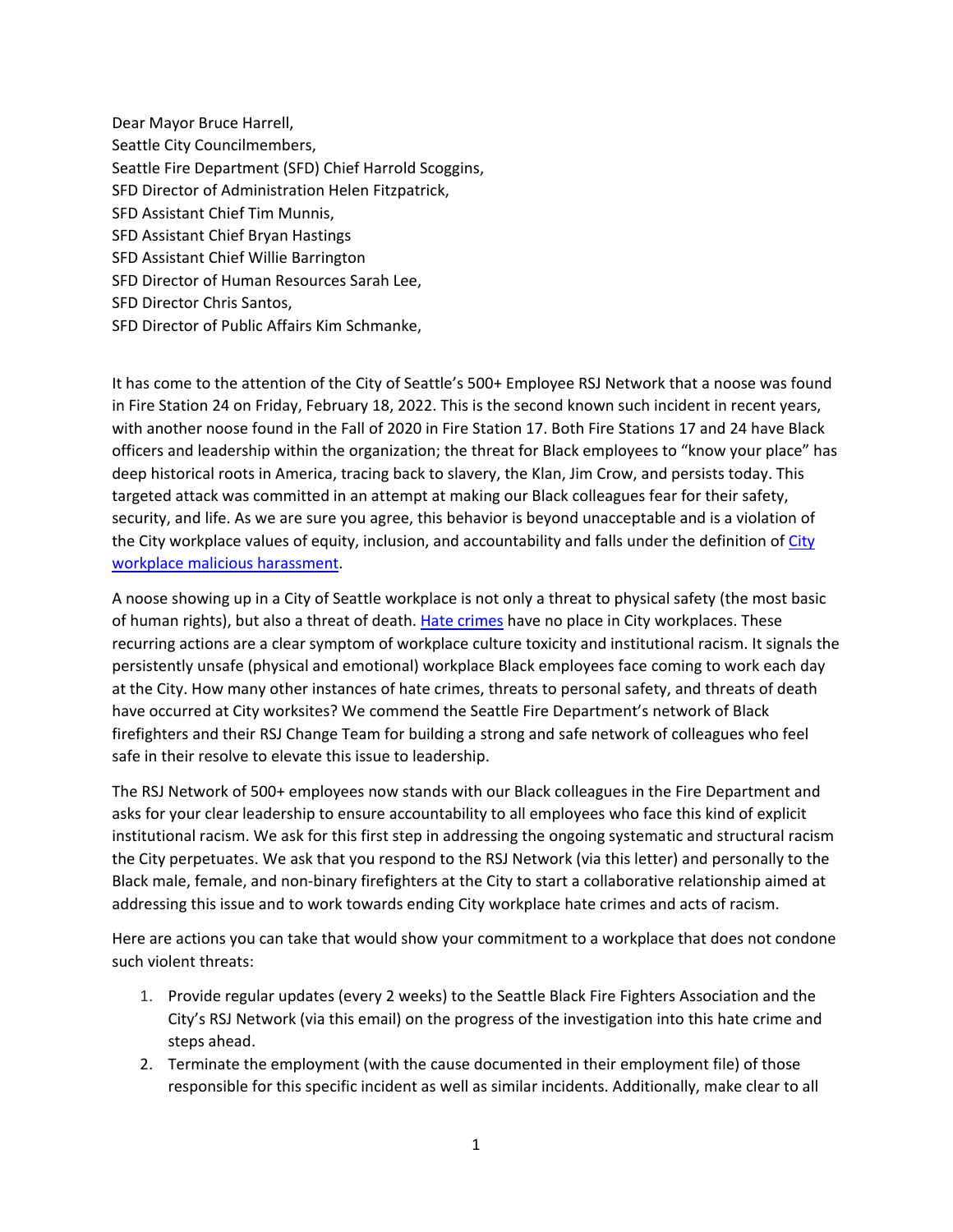employees at the City that the policy for hate crimes, racism, and threats to City co-workers is grounds for immediate termination of employment.

- 3. Engage with City Unions and work collectively to revoke union membership for any employee(s) responsible for perpetuating hate crimes and threats of racial or physical violence against another employee.
- 4. Acknowledge to employees the pervasive culture of racism that exists within the Seattle Fire Department, and many other departments across the City. Explicitly name this history in messaging to SFD and other large departments, that it is not acceptable, and what the response to racism and threats to human life are for City employees.
- 5. Prioritize and resource a culture of trauma-informed care for Black, Indigenous, and People of Color employees at the City. This can be kicked off with resourcing a restorative justice process in SFD, as asked for by the Seattle Black Firefighters. The following resources could be helpful as a place to start but the restorative justice process should center resources asked for by those most impacted, the Seattle Black Firefighters:
	- BEAM: Black Emotional and Mental Health Collective
	- Therapy Fund Foundation
	- Ashley McGirt-Adair
- 6. Promote and resource transformational, anti-racist, healing culture-shift practices throughout the City. The foundation of this decades-long work already exists. The City's Race and Social Justice Initiative Strategy Team in the Office for Civil Rights (OCR) and Workforce Equity Planning and Advisory Committee (WEPAC) are resources to help define a path forward and support implementation.

Your swift action in response to the hate crimes committed in the Seattle Fire Departments would reflect decisive anti-racist leadership—a first from a mayoral administration. Failure to act protects those who uphold white supremacy culture and sends a message that we will not value our employees most harmed by systemic racism, especially our Black employees. The Mayor needs to make an actionable statement that hate crimes will not be tolerated in City of Seattle workplaces.

Our Black Firefighters put their lives on the line daily to protect all residents and visitors in the City of Seattle. They deserve swift action from the Mayor's Office to right this wrong.

## Sincerely,

The City's RSJ Network including:

- Workforce Equity Planning and Advisory Committee (WEPAC)
- RSJI Division, Seattle Office for Civil Rights
- ARTS Office Affinity Groups
- Caucus groups:
	- o Citywide AAPI for Racial Justice Caucus
	- o Human Services Department's LatinX Caucus
	- o Human Services Department's White Caucus
- Change Teams from the following departments:
	- o Finance and Administrative Services Change Team (FAS)
	- o Office of Labor Standards (OLS)